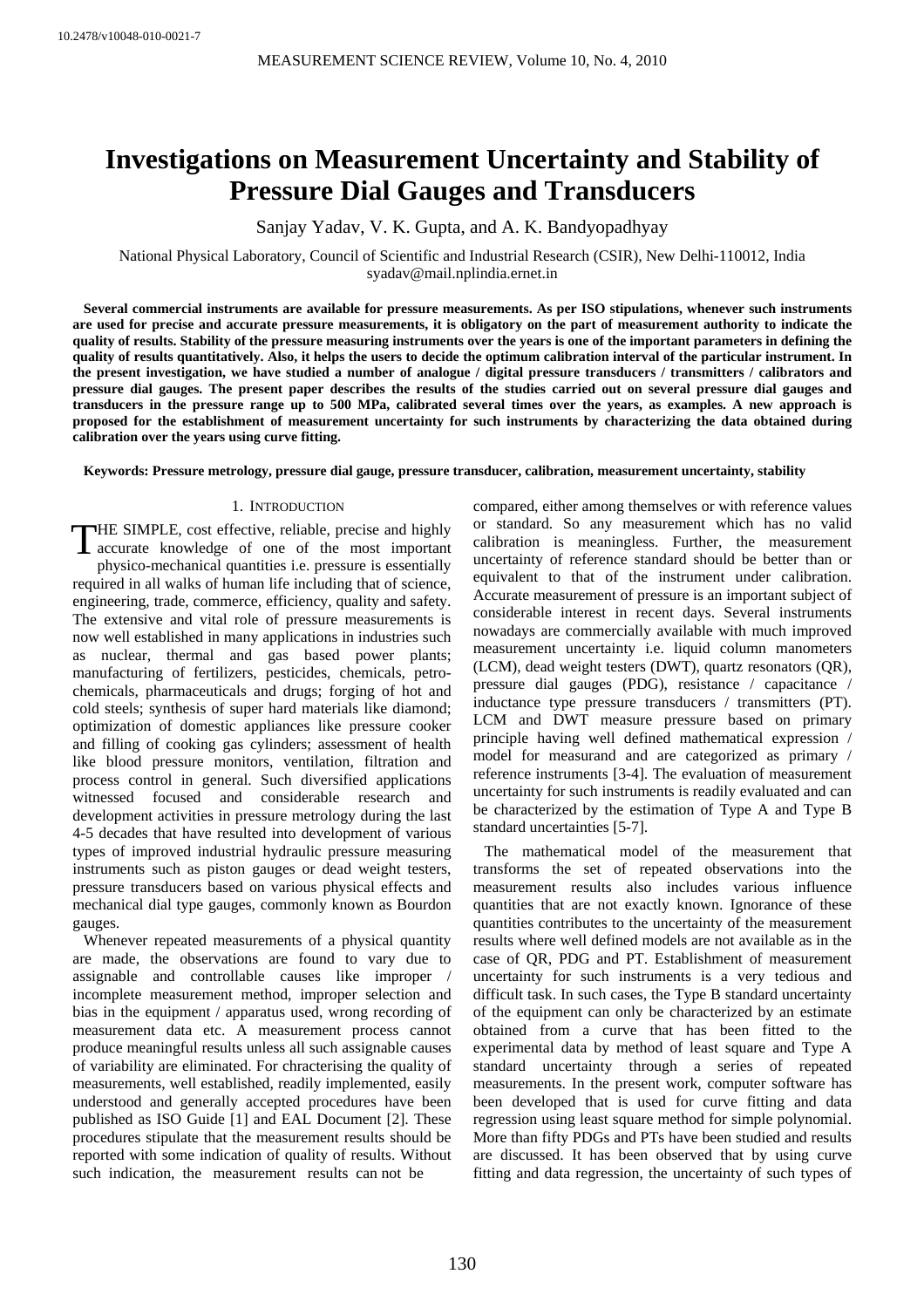equipment can be improved relative to the uncertainty specified by the manufacturer of the gauge.

## 2. EXPERIMENTAL SET-UP

All the pressure measuring instruments studied in the present investigation were calibrated against National Physical Laboratory, India (NPLI) secondary pressure standards. The primary and secondary pressure standards maintained are controlled clearance type piston gauges [4, 8-9]. Fig.1 shows schematically the usual circuit for the calibration of PDGs and PTs.



Fig.1. Experimental set up for calibration of pneumatic PDGs  $(a+c+d)$ ; hydraulic PDGs  $(b+c+d)$ ; pneumatic PTs  $(a+c+e)$  and hydraulic PTs (b+c+e)

The calibration procedure for these instruments starts with leak testing, zero adjustment and the selection of a reference or datum level. After connecting the instrument under test, the pressure in both the standard and test instruments is raised to the full scale pressure of the test gauge; the pressure is then released slowly to zero. This process is repeated at least three times to ensure that there are no leaks in the system. In this way the compressibility of the transmitting fluid, packing of the valves, pump plunger and O-ring seals is stabilized to reach an optimum level. Zero setting of the pressure gauges was performed using the zero adjustment knobs (mechanical or electrical). If a zero adjustment knob is not available, the initial bias in the measurement (zero shift) is recorded, and the necessary correction is applied at the appropriate level. A precise reference or datum level is then established for the PDGs and pressure transducers. Usually, this is noted in the operational manual. If no such information is available, the center point of the elastic sensor is considered as the reference or datum level.

For calibration of a PDG, the full-scale pressure is divided into at least 10 equally- spaced pressure points. The needle of the PDG is transferred to a chosen point and the mass on the pressure standard is adjusted so that the piston of the pressure standard floats at the reference or equilibrium level. The pressure measured by the standard is then computed using computer software [10], which is based on pressure balance theory reported in the literature [11-12]. At least 20 observations, both in increasing and decreasing pressures are taken to evaluate hysteresis in the pressure cycle. After reaching full scale pressure by increasing pressure, ten minutes were allowed to pass before repeating the observations by decreasing pressure. Sufficient time (approximately 15-20 minutes) is kept between successive

observations to allow the system to reach a state of thermal equilibrium. Three pressure cycles are employed for each instrument so that minimum number of observations at each pressure point is 6 and there are at least 60 observations as a whole. The mean value of the observations at each pressure point is used to fit a curve showing the reading as a function of nominal pressure for those gauges in which hysteresis is not studied. To examine the hysteresis effect, all the observations are taken into consideration when fitting the curves, and the deviation of the observations at each particular pressure point in both the increasing and decreasing pressure cycles is considered as the random scattering of the data. In case of pressure transducers, the output is recorded as a function of the applied pressure as determined by the pressure standard. The rest of the calibration process is similar to the one used for PDGs.

After computing the pressure measured by pressure standard for each nominal value, the characteristics of the pressure gauges are expressed in the form of  $p = f(r)$  where *p* represents the standard pressure, *r* the test gauge reading and *f* is a polynomial function. The calibration data are then analyzed to study the behavior of pressure gauges and plotted so as to show calibration factors and percentage residuals of fitted values versus gauge reading. As noted earlier, the evaluation of uncertainty in the measurements for DWTs and LCMs can be characterized by estimating Type A and Type B standard uncertainties. In case of PDGs and PTs, where well defined models are not available, the estimation of standard uncertainty can be obtained from a curve that has been fitted to the experimental data by the method of least squares. The estimated variances and resulting standard uncertainties of the fitted parameters characterizing the curve are computed using a computer software using least square method for simple polynomial as follows;

$$
y = a_0 + a_1 x + a_2 x^2 + \dots + a_n x^n \tag{1}
$$

where y is the calculated (fitted) value obtained from experimental value *x* using  $a_0$ ,  $a_1$ ,  $a_2$ ........and an as zero order, Ist order, 2nd order ........and nth order constants of the fitted curve. The uncertainty of the instruments under calibration was obtained by plotting percentage residuals against gauge reading for the same gauge/gauges. The residuals *R* are obtained by subtracting calibration factor of fitted values from the calibration factor of experimental values as follows;

$$
R = \left(C_{fe} - C_{ff}\right) \tag{2}
$$

where 
$$
C_{fe} = \left(\frac{x_e}{x_g}\right)
$$
 and  $C_{ff} = \left(\frac{x_f}{x_g}\right)$  are defined as

calibration factors of fitted and experimental values, respectively,  $x_e$  and  $x_f$  are the experimental and fitted values for the gauge reading  $x_g$ . Finally, relative residuals are obtained by multiplying values of residuals *R* by 100.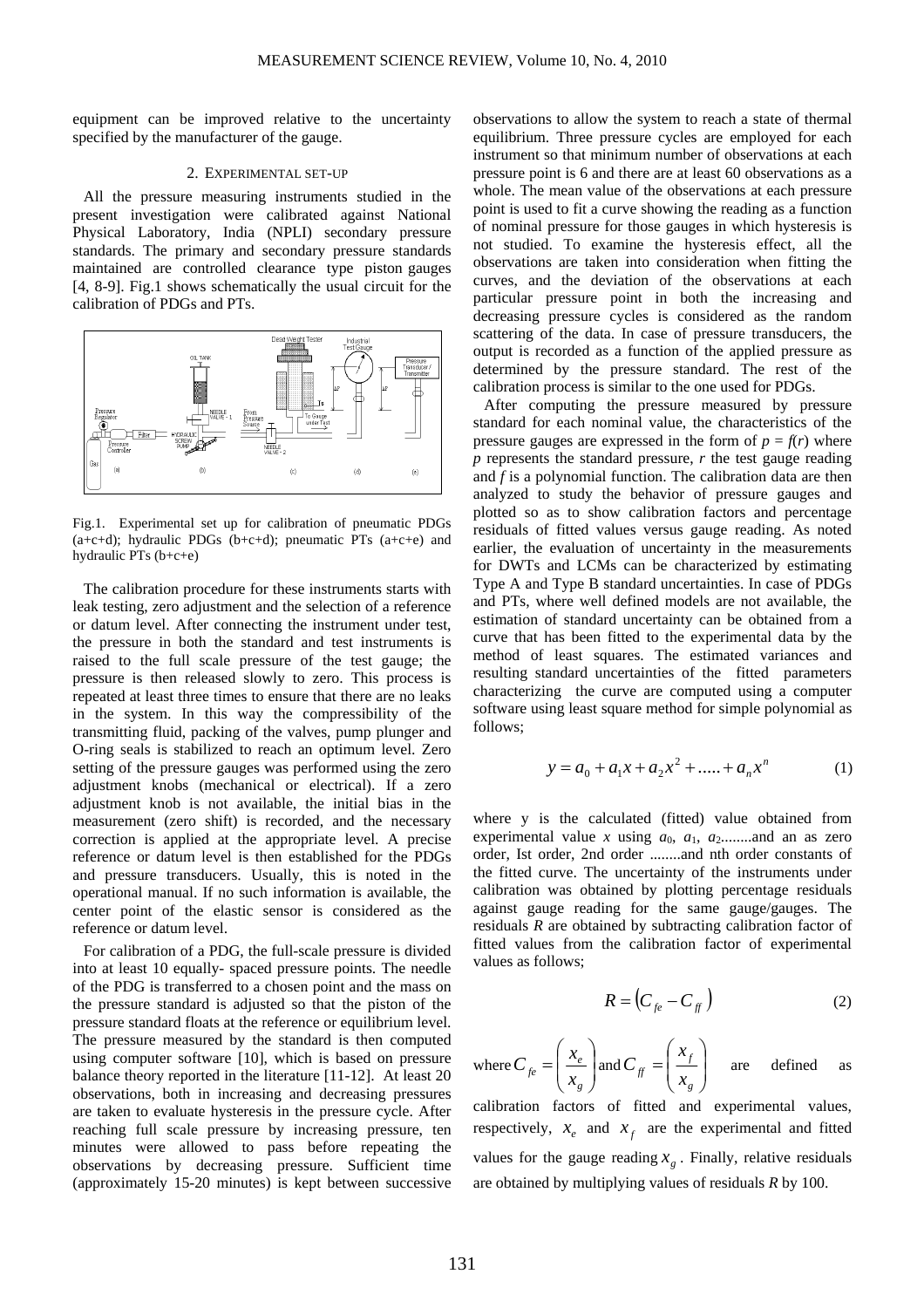The relative residuals indicate the uncertainty of each measurement point and the maximum span of the residuals is considered to be the overall uncertainty of the pressure measuring instrument. For a gauge that displays hysteresis, the curve for increasing pressure differs from that for decreasing pressure. In such cases, fitted curve generally, but not always, passes through the mean of all gauge readings taken for each nominal pressure. The deviation of relative residuals in increasing and decreasing pressure of a one pressure cycle describes the effect of hysteresis and deviation of relative residuals in different pressure cycles is due to random effects. The maximum span of relative residuals, including hysteresis and random effects may be considered as overall uncertainty of the pressure gauge. When the measurand is computed using the fitted equation, most of the errors due to nonlinearity are eliminated whereas the random component of the error may still persist. The random component is caused mainly due to the environmental condition, the method of measurement used, the properties of the gauge tested and the operator engaged in the measurement. Therefore, by proper control of the complete measurement process and the operator with ample knowledge of the process, the random effects can be reduced to a minimum value. No electrical / electronic equipment is used with pressure balance standards to measure corrected pressure except measurement of temperature of piston cylinder assemblies. The temperature of piston cylinder assembly is measured using the attached mercury thermometer or platinum resistance thermometer. The uncertainties of temperature measuring equipments used in the present investigations are much less compared to those of the pressure gauges under calibration. Since the effect of such contributions is not considerable on the overall uncertainties of the pressure gauges under calibration, they are ignored in the computation of overall uncertainties. However, if any electrical / electronic equipment is used to record the output of the transducers and for the measurement of temperature, the electrical quantities may certainly influence the uncertainty budget. In such cases, the root mean square method may be used to compute overall uncertainty taking into consideration all the uncertainty contributions.

### 3. RESULTS AND DISCUSSION

In the present investigation, more than fifty gauges were studied in the way of calibration against NPL primary and secondary pressure standards. It is not possible to report results of all the gauges due to obvious reasons. However, results analyzed for some of the selected gauges are discussed in detail. The secondary standards are periodically calibrated against NPL primary pressure standards and their uncertainties in measurement are established through in house calibration and by participating in the international intercomparisons [13-15].

The different pressure ranges covered are 0 to 500 MPa. In most of the cases of PDGs, it has been observed that 8th order fitted values are much closer to the experimental values as suggested in our earlier findings [16]. Further extensive studies carried out over the years conclude that it is true for most of the PDGs independently of the type of

gauge, measurement range, pressure transmitting fluid and the measurement standard used in the calibration. Such preliminary results were presented elsewhere [17]. It is not possible to include all the results in this paper due to obvious reasons. However, the results of some gauges studied over the years are included in this paper.

The identical trend is obtained when the same gauge is calibrated several times over the years. Although, in some of the PDGs, 7th order fit was also observed but 8th order fit was found suitable in 90% of the cases. In order to arrive to the conclusion of 8th order fitting, the standard deviation of fitted values has been plotted against order of fit for two hydraulic PDGs of  $0 - 70$  MPa (PDG1) and  $0 - 60$  MPa (PDG2) in Figs.2(a) and 2(b), respectively for the calibration data collected over the years. These two PDGs were also used as artifacts for the proficiency testing experiments conducted by NPLI for Indian pressure accredited calibration laboratories [18-20]. We can clearly see in Figs.2(a) and 2(b) that 8th order fit is most suitable with minimum standard deviation. The same behavior is observed for other PDGs irrespective of different pressure ranges with least relative residuals which are well below the specified uncertainty of the gauge reported by manufacturers. This conclusion of 8th order fit is achieved after studying more than 50 pressure dial gauges of different ranges.

It is clearly evident from Figs.2(a) to 2(b) that standard deviation of fitted value improves with the increase in order of fit but it nearly saturates after 8th order with no considerable improvement in the standard deviation and hence it is concluded that 8th order fitting is most suitable irrespective of pressure range and transmitting fluid used. The fitted values are almost superimposing to the values of [Fig.2(c) - primary x-axis] having relative residuals within  $+$ 0.06% [Secondary y – axis] for both PDG1 and PDG2.

|              | 0.001    |         | $0.2002$ 02003 $\triangle$ 2004 + 2006 x 2007 02008 |                |   |         |         |   |   |     |    |
|--------------|----------|---------|-----------------------------------------------------|----------------|---|---------|---------|---|---|-----|----|
| σof          | 0.0009   | X       |                                                     |                |   |         |         |   |   |     |    |
|              | 0.0008   | ۰       |                                                     |                |   |         |         |   |   | (a) |    |
|              | 0.0007   |         | ۰                                                   | $\ddot{\circ}$ |   | ە       | ×       | Ï |   |     |    |
|              | 0.0006   |         |                                                     |                |   | Δ       | ۰       |   |   |     |    |
|              | 0.0005 ٿ |         |                                                     | ۰              |   |         |         | ۰ |   |     |    |
|              | 0.0004   | o       | ۵                                                   |                |   |         | Δ       |   | ە | ♦   |    |
|              | 0.0003   | $\circ$ |                                                     | O              | ۰ |         |         | Δ | x | x   |    |
|              | 0.0002   |         | $\circ$                                             |                | O | о       | O       | 0 |   |     |    |
|              | 0.0001   |         |                                                     |                |   | $\circ$ | $\circ$ | Ó | ĝ | ĝ   |    |
|              | 0        |         |                                                     |                |   |         |         |   |   |     |    |
|              | 0        | 1       | 2                                                   | 3              | 4 | 5       | 6       | 7 | 8 | 9   | 10 |
| Order of Fit |          |         |                                                     |                |   |         |         |   |   |     |    |

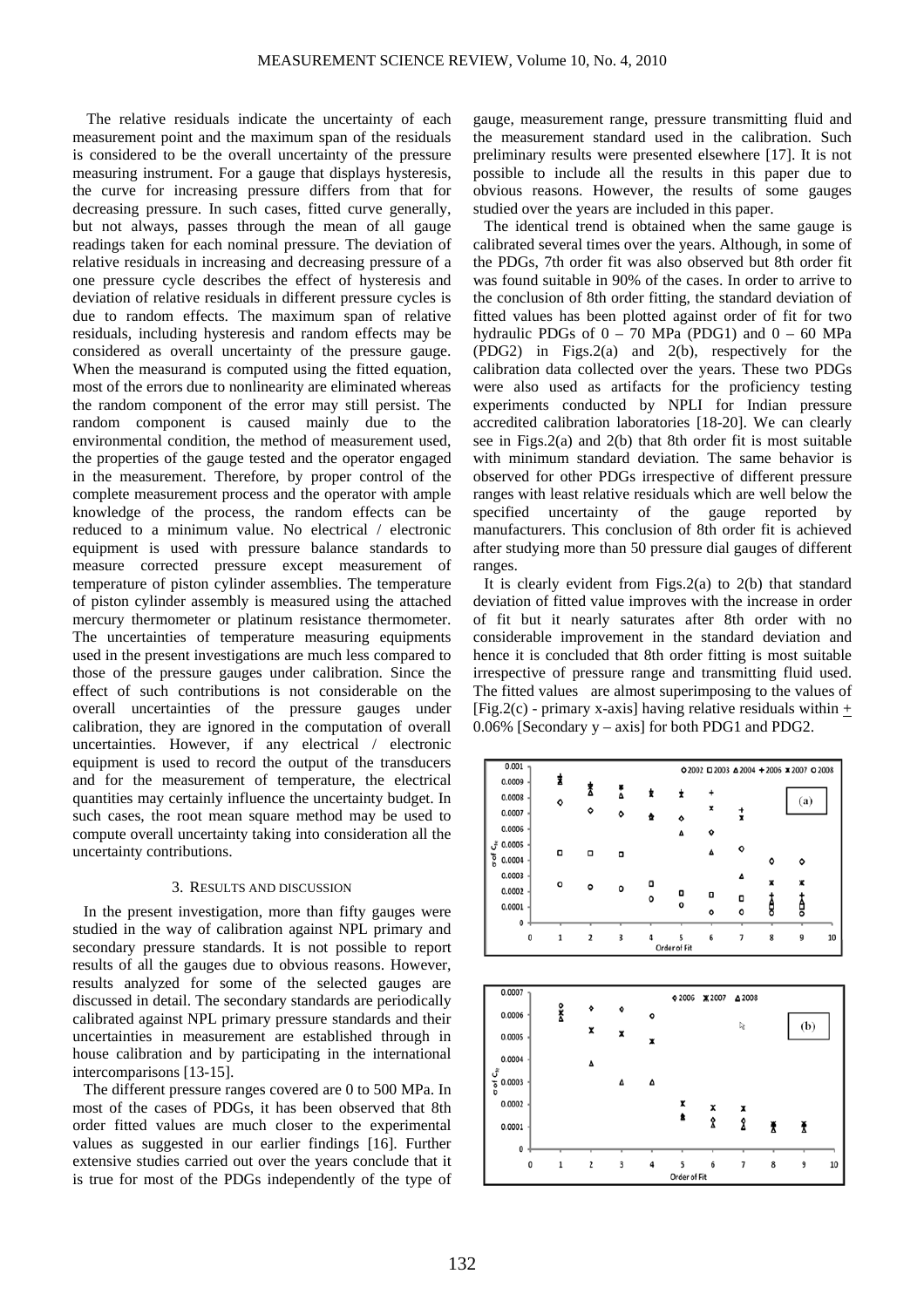

Fig.2. Plots showing the standard deviation of calibration factor versus order of fit for (a) PDG1, (b) PDG2, (c) plots showing experimental and fitted values of calibration factor using 8th order fitting along with relative residuals for both PDG1 and PDG2 for the year 2008, (d) stability of calibration factor as a function pressure for PDG1 and (e) stability of calibration factor as a function pressure for PDG2.

In order to study the stability and behavior of gauges over the years, the data collected for 6 calibrations and 3 calibrations, performed from 2002 to 2008, are shown in Figs.2(d) for PDG1 and 2(e) for a PDG2. Almost identical behavior of both gauges is observed over the years, which leads to the conclusion that the gauges remained stable during these years. Since these plots are obtained by taking the mean of several observations at one particular pressure point to include random effects, deviations of the experimental values with fitted values are considered as "systematic". The percentage residuals are obtained by approximating the characteristic of the gauge through curve fitting to a precision well below the level of random uncertainty. Therefore, the percentage residuals are treated as Type B uncertainty of the gauge.

It is clearly evident from Figs.2(d) and  $2(e)$  that both gauges behaved almost in a similar fashion during all the six calibrations (PDG1) and 3 calibrations (PDG2) except at the slightly lower pressure points which are obviously below or equal to the 10 % of the full scale pressure. The relative deviations are found to be well below 0.06 % [Fig.2(c)]. These relative deviations are well within the manufacturer specifications of 0.1 %. We can conclude that both PDGs remained stable during these successive calibrations.

The contribution of hysteresis on overall uncertainty of PDGs was also studied in some of the gauges where it was considered prominent. We have observed that in some of the gauges, the maximum contribution of hysteresis on uncertainty is within 10 % of full scale pressure of the gauge under test.

The higher error at initial points is mainly due to the limited sensitivity of the gauges, small force error and viscosity of transmitting fluid. Therefore, if initial points of 10 % of full-scale pressure are ignored, the uncertainty is found to be improving in comparison with the uncertainty reported by manufacturers.

A similar behavior was observed in case of pressure transducers except that the 3rd or 4th order fitting is the most suitable. The graphs plotted to judge the suitability of the fitting order for SGT1  $(0 - 70 \text{ MPa})$  are shown in Fig. 3(a) by plotting the standard deviations of fitted values against order of fit as in case of PDGs and thus the suitability of 4th order fitting is well established irrespective of type of transducer, pressure range and transmitting fluid used. Fig.3(b) clearly reveals that SGT1 remained stable and behaved in a similar fashion during all the six calibrations performed form year 2003 to 2005. A pressure calibrator based on SGT1 was also used as artifact for the interlaboratory comparisons conducted for Indian pressure accredited calibration laboratories [21-23].

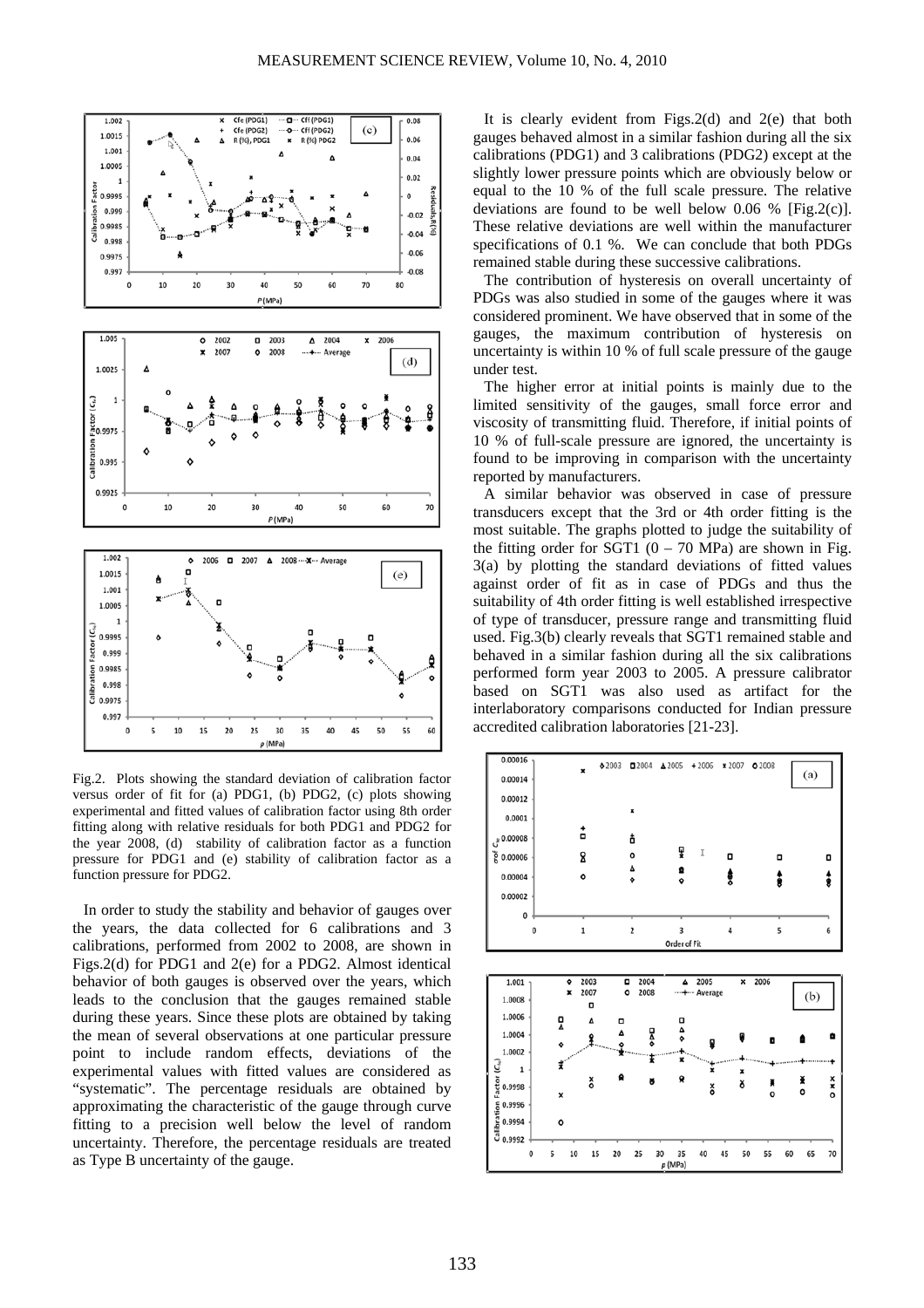

Figs.3. Plots showing (a) standard deviation of calibration factor versus order of fit for SGT1,(b) behaviour and stability of calibration factor as a function of pressure for direct pressure indicating device (SGT1), (c) calibration curve for an indirect pressure indicating device (SGT2) using  $3<sup>rd</sup>$  order fitting and (d) calibration factor and percentage residuals for SGT2



Figs.4. Plots showing (a) calibration factor of PDG1 for three pressure cycles, C1, C2 and C3 in increasing as well as decreasing order of pressure, (b) residual *R* (%)

SGT1 is a direct pressure indicating device. For the indirect pressure indicating devices, as in case of strain gauge pressure transducer of  $0 - 500$  MPa (SGT2), the output of the transducer in mV/V was recorded as a function of applied pressure. The 3rd order fitting was found most suitable in this case also as shown in Fig. 3(c). However, if calibration factor is used, then third order fitting is not suitable here. However, our observations reveal that 8th order fit is most suitable in such cases [Fig.3(d)]. In such cases, the uncertainty of the calibration curve is estimated from the calibration coefficients [24-25] and is root-sumsquares of residuals obtained as suggested above for the computation of the overall uncertainty associated with pressure measurement.

As discussed earlier, in case of PDGs these plots were obtained by taking several observations at particular pressure point to include random effects, while Fig.4(a) is the clear representation of random as well as systematic effects. These calibration factors are plotted for four cycles (C1, C2, C3 and C4) of observations at one point over the entire range for PDG1 to include random effects in increasing as well as decreasing order of pressure. The mean relative residuals of C1, C2, and C3 vary from -0.09 % to 0.07 %, -0.07 % to 0.06 % and -0.09 % to 0.06 %, respectively which is shown in Fig.4(b). Thus, the spans of residuals given above for each cycle are treated as systematic components and the total systematic error is brought to the level of maximum span of all residuals which is due to random effects i. e.  $+0.09$  % and this has been considered as relative uncertainty of the gauge which is well within the manufacturer specification of +0.1%. Similar improvement in uncertainty is observed for most of the gauges and transducers.

## 4. CONCLUSIONS

Extensive studies are carried out on more than 50 pressure dial gauges and transducers using calibration factor, stability and percentage residuals obtained during their calibrations over the years. A novel approach is proposed for the estimation of measurement uncertainty of such devices. Our studies reveal that curve fitting can be utilized for the establishment of uncertainties of various pressure measuring instruments. The 8th & 3rd (4th) order fitting are most suitable for PDGs and pressure transducers, respectively. Our investigations suggest that using curve fitting, one can improve the uncertainty of the pressure measuring equipment. We have only reported our observations of 8th and 3rd order fitting for PDGs and pressure transducers, respectively but this would certainty open new lines for researchers to predict some mathematical models.

#### **REFERENCES**

- [1] International Standards Organization. (1995). *Guide for Expression of Uncertainty in Measurements.* ISO GUM Doc. 1995(E).
- [2] European Cooperation for Accreditation of Laboratories. (1997). *Expression of the Uncertainty of Measurement in Calibration.* EAL-R2/1997, 1-27.